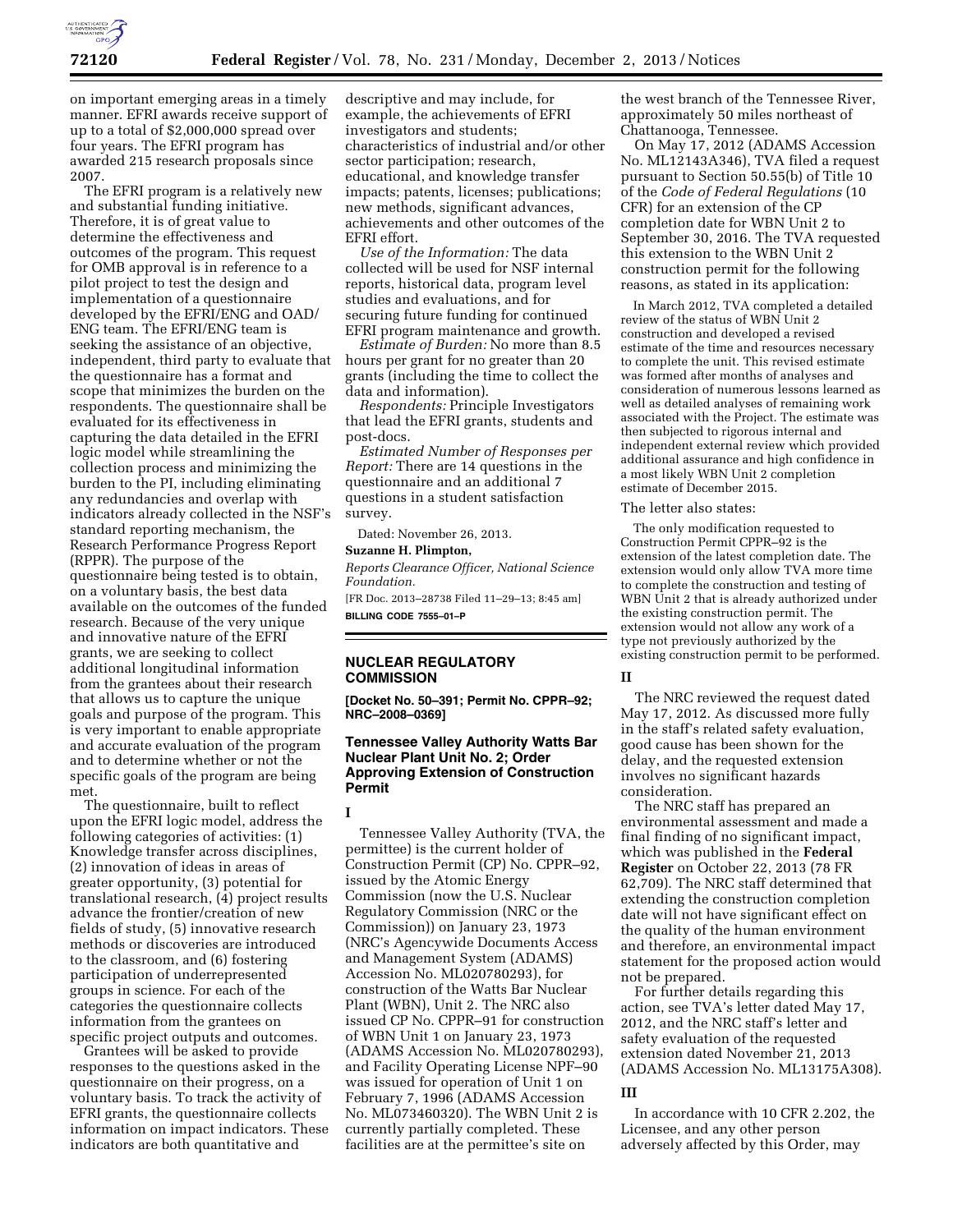submit an answer to this Order within twenty (20) days of its publication in the **Federal Register**. In addition, the Licensee and any other person adversely affected by this Order may request a hearing of this Order within twenty (20) days of its publication in the **Federal Register**. Where good cause is shown, consideration will be given to extending the time to request a hearing. A request for extension of time must be made, in writing, to the Director, Office of Nuclear Reactor Regulation, U.S. Nuclear Regulatory Commission, Washington, DC 20555–0001, and include a statement of good cause for the extension.

The answer may consent to this Order. If an answer includes a request for a hearing, it shall, under oath or affirmation, specifically set forth the matters of fact and law on which the Licensee, or other adversely affected person, relies and the reasons as to why the Order should not have been issued. If a person other than the Licensee requests a hearing, that person shall set forth with particularity the manner in which his interest is adversely affected by this Order and shall address the criteria set forth in 10 CFR 2.309(d). The scope of a construction permit extension proceeding is limited to direct challenges to the permit holder's asserted reasons that show ''good cause'' justification for the delay.

If a hearing is requested by a licensee or a person whose interest is adversely affected, the Commission will issue an Order designating the time and place of any hearings. If a hearing is held, the issue to be considered at such hearing shall be whether this Order should be sustained. In the absence of any request for hearing, or any written approval of an extension of time in which to request a hearing, the provisions of this Order shall be final 20 days from the date this Order is published in the **Federal Register** without further order or proceedings. If an extension of time for requesting a hearing has been approved, the provisions specified in this Order shall be final when the extension expires if a hearing request has not been received.

### **IV**

Described in 10 CFR 2.302 are the requirements for filing of documents. All documents filed in NRC adjudicatory proceedings, including a request for hearing, a petition for leave to intervene, any motion or other document filed in the proceeding prior to the submission of a request for hearing or petition to intervene, and documents filed by interested governmental entities participating

under 10 CFR 2.315(c), must be filed in accordance with the NRC E-Filing rule (72 FR 49139, August 28, 2007). The E-Filing process requires participants to submit and serve all adjudicatory documents over the internet, or in some cases to mail copies on electronic storage media. Participants may not submit paper copies of their filings unless they seek an exemption in accordance with the procedures described below.

To comply with the procedural requirements of E-Filing, at least ten 10 days prior to the filing deadline, the participant should contact the Office of the Secretary by email at *[hearing.docket@nrc.gov,](mailto:hearing.docket@nrc.gov)* or by telephone at 301–415–1677, to request (1) a digital identification (ID) certificate, which allows the participant (or its counsel or representative) to digitally sign documents and access the E-Submittal server for any proceeding in which it is participating; and (2) advise the Secretary that the participant will be submitting a request or petition for hearing (even in instances in which the participant, or its counsel or representative, already holds an NRCissued digital ID certificate). Based upon this information, the Secretary will establish an electronic docket for the hearing in this proceeding if the Secretary has not already established an electronic docket.

Information about applying for a digital ID certificate is available on the NRC's public Web site at *[http://](http://www.nrc.gov/site-help/e-submittals/apply-certificates.html) [www.nrc.gov/site-help/e-submittals/](http://www.nrc.gov/site-help/e-submittals/apply-certificates.html)  [apply-certificates.html.](http://www.nrc.gov/site-help/e-submittals/apply-certificates.html)* System requirements for accessing the E-Submittal server are detailed in the NRC's ''Guidance for Electronic Submission,'' which is available on the agency's public Web site at *[http://](http://www.nrc.gov/site-help/e-submittals.html)  [www.nrc.gov/site-help/e](http://www.nrc.gov/site-help/e-submittals.html)[submittals.html.](http://www.nrc.gov/site-help/e-submittals.html)* Participants may attempt to use other software not listed on the Web site, but should note that the NRC's E-Filing system does not support unlisted software, and the NRC Meta System Help Desk will not be able to offer assistance in using unlisted software.

If a participant is electronically submitting a document to the NRC in accordance with the E-Filing rule, the participant must file the document using the NRC's online, Web-based submission form. In order to serve documents through the Electronic Information Exchange System, users will be required to install a Web browser plug-in from the NRC's Web site. Further information on the Webbased submission form, including the installation of the Web browser plug-in, is available on the NRC's public Web

site at *[http://www.nrc.gov/site-help/e](http://www.nrc.gov/site-help/e-submittals.html)[submittals.html.](http://www.nrc.gov/site-help/e-submittals.html)* 

Once a participant has obtained a digital ID certificate and a docket has been created, the participant can then submit a request for hearing or petition for leave to intervene. Submissions should be in Portable Document Format (PDF) in accordance with NRC guidance available on the NRC's public Web site at *[http://www.nrc.gov/site-help/e](http://www.nrc.gov/site-help/e-submittals.html)[submittals.html.](http://www.nrc.gov/site-help/e-submittals.html)* A filing is considered complete at the time the documents are submitted through the NRC's E-Filing system. To be timely, an electronic filing must be submitted to the E-Filing system no later than 11:59 p.m. Eastern Time on the due date. Upon receipt of a transmission, the E-Filing system time-stamps the document and sends the submitter an email notice confirming receipt of the document. The E-Filing system also distributes an email notice that provides access to the document to the NRC's Office of the General Counsel and any others who have advised the Office of the Secretary that they wish to participate in the proceeding, so that the filer need not serve the documents on those participants separately. Therefore, applicants and other participants (or their counsel or representative) must apply for and receive a digital ID certificate before a hearing request/ petition to intervene is filed so that they can obtain access to the document via the E-Filing system.

A person filing electronically using the NRC's adjudicatory E-Filing system may seek assistance by contacting the NRC Meta System Help Desk through the ''Contact Us'' link located on the NRC's public Web site at *[http://](http://www.nrc.gov/site-help/e-submittals.html) [www.nrc.gov/site-help/e](http://www.nrc.gov/site-help/e-submittals.html)[submittals.html,](http://www.nrc.gov/site-help/e-submittals.html)* by email to *[MSHD.Resource@nrc.gov,](mailto:MSHD.Resource@nrc.gov)* or by a tollfree call at 866–672–7640. The NRC Meta System Help Desk is available between 8 a.m. and 8 p.m., Eastern Time, Monday through Friday, excluding government holidays.

Participants who believe that they have a good cause for not submitting documents electronically must file an exemption request, in accordance with 10 CFR 2.302(g), with their initial filing requesting authorization to continue to use alternate format and transmission of documents. Such filings must be submitted by: (1) First class mail addressed to the Office of the Secretary of the Commission, U.S. Nuclear Regulatory Commission, Washington, DC 20555–0001, Attention: Rulemakings and Adjudications Staff, or (2) courier, express mail, or expedited delivery service to the Office of the Secretary, 16th Floor, One White Flint North,